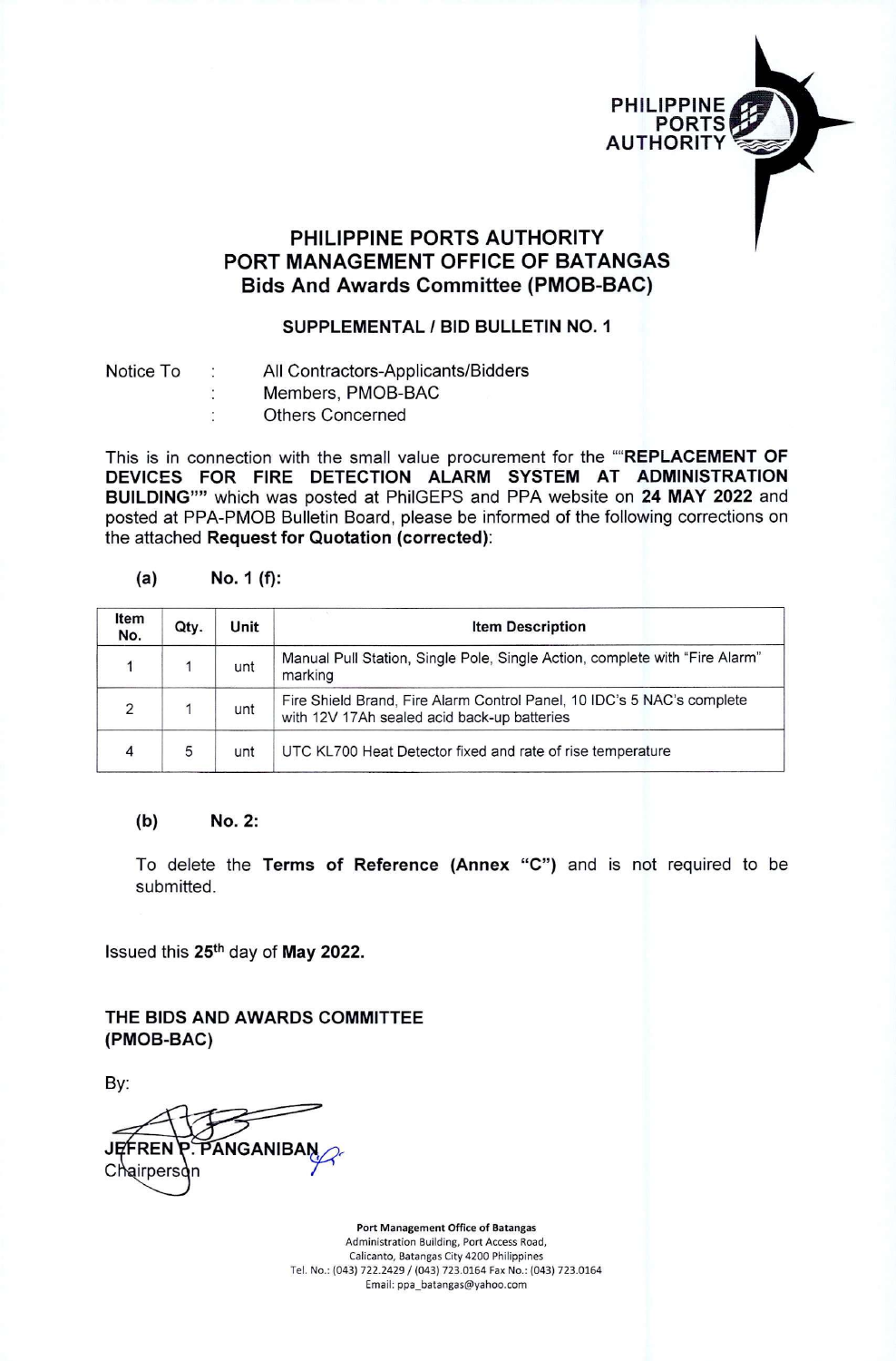

#### **REQUEST FOR QUOTATION**

- 1. The Philippine Ports Authority Port Management Office of Batangas (PPA-PMOB), through its Bids and Awards Committee (PMOB-BAC), will undertake procurement of **"Replacement of Devices for Fire Detection Alarm System at Administration Building"** through Small Value Procurement in accordance with Section 53.9 of the 2016 Revised IRR of RA 9184. The details of the project are the following:
	- a. Name of Project **Replacement of Devices for Fire Detection Alarm System at Administration Building**
	- b. Reference No. **BAC-BGS-033D-2022**
	- Project Location **PPA PMO Batangas**
	- d. Duration Within **TWENTY (20)** days upon receipt of a written Notice or Purchase Order (P.O.), whichever is applicable. Administrative penalties pursuant to Sec. 69 of the 2016 Revised IRR of R.A. 9184 shall be imposed for non-delivery without reason.
	- e. Approved Budget for the Contract (ABC) **Php 248,800.00**

 $\ddot{\phantom{a}}$ 

f. Project Description

| Item<br>No.                  | Qty. | Unit | Item Description / Technical Specification                                                                               | <b>Unit Cost</b> | <b>Total Cost</b> |
|------------------------------|------|------|--------------------------------------------------------------------------------------------------------------------------|------------------|-------------------|
|                              |      | unt  | Manual Pull Station, Single Pole, Single Action,<br>complete with "Fire Alarm" marking                                   | 8,550.00         | 8,550.00          |
| $\mathfrak{p}$               |      | unt  | Fire Shield Brand, Fire Alarm Control Panel, 10<br>IDC's 5 NAC's complete with 12V 17Ah sealed acid<br>back-up batteries | 193,800.00       | 193,800.00        |
| 3                            |      | unt  | Smoke Detector 721U, Photogenic, complete with<br>base                                                                   | 8,450.00         | 8,450.00          |
| 4                            | 5    | unt  | UTC KL700 Heat Detector fixed and rate of rise<br>temperature                                                            | 7,600.00         | 38,000.00         |
| <b>Total Amount (in Php)</b> |      |      |                                                                                                                          | 248,800.00       |                   |

- g. Source of Fund **PPA Corporate Funds**
- 2, The duly accomplished **Price Quotation Form (Annex "A")** and **Omnibus Sworn Statement Form (Annex "B")** and together with the **CERTIFIED TRUE COPY** of the following documents: a) Valid Mayor's/Business permit; b) Valid PhilGEPS Registration / Registration Number; and c) Latest Income/Business Tax Return, shall be submitted in a sealed envelope by mail, courier or hand carried to the PMOB-BAC on or before **9:00 a.m.** of **27 May 2022 at** the **Engineering Services Division Office, 5/F, PPA Administration Building, Port Access Road, Calicanto, Batangas City** addressed to:

**JEFREN P. PANGANIBAN** Chairperson, PMOB-BAC Philippine Ports Authority Port Management Office of Batangas PPA Administration Building <sub>port Management Office - BATANGAS</sub> Administration Building, Port Access Road, Calicanto, Batangas City 4200 Philippines Tel. No.: (043) 722.2429 /(043) 723.0164 Fax No.: (043) 723.0164 Email: [ppa\\_batangas@yahoo.com](mailto:ppa_batangas@yahoo.com) **BAC-BGS-033D-2022**